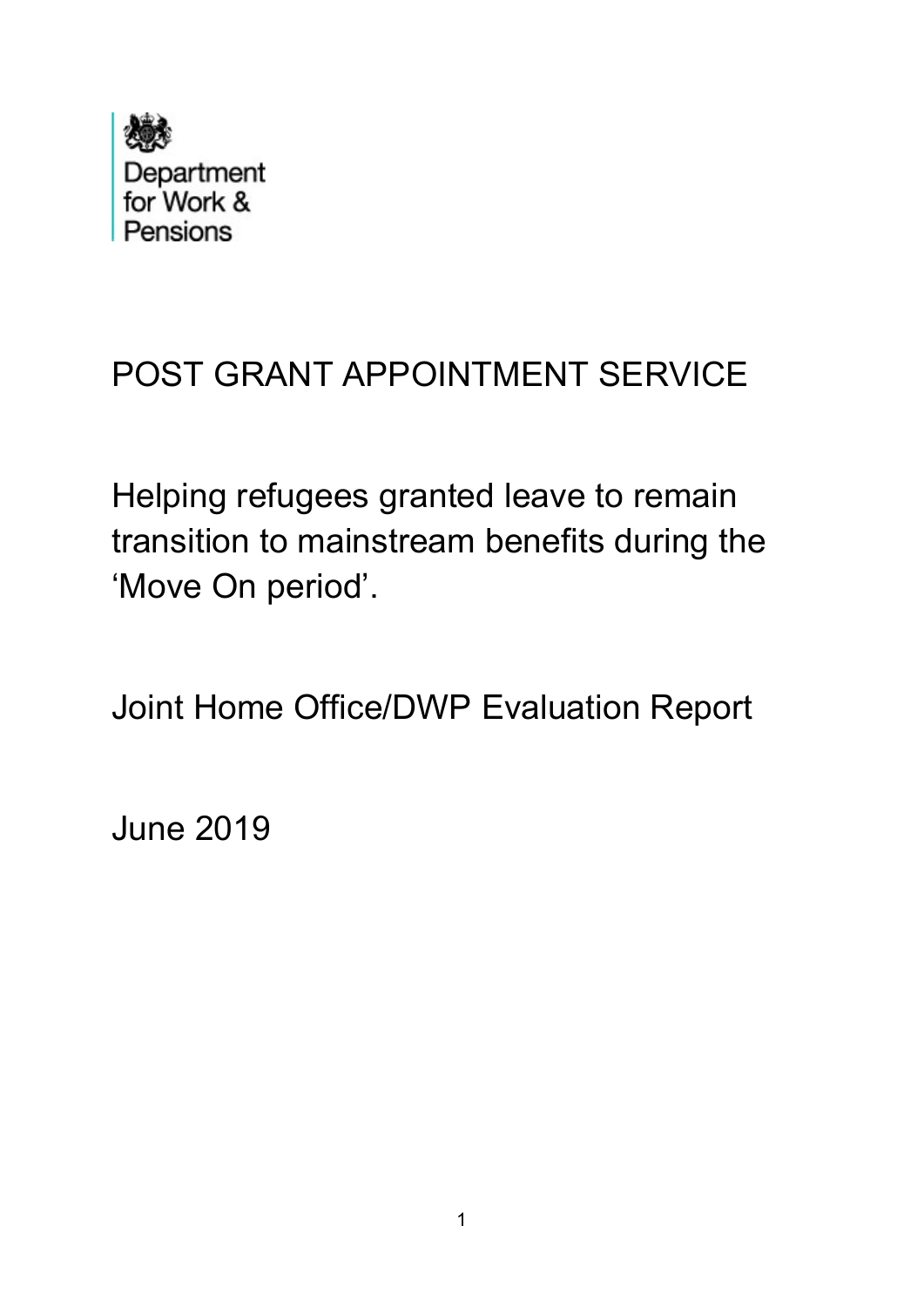## **Contents**

| $\bullet$ | <b>Background Information</b>                |   |
|-----------|----------------------------------------------|---|
| $\bullet$ | Post Grant Appointment Service (PGAS)        |   |
|           | • The DWP Process and the impact of the PGAS | 6 |
| $\bullet$ | <b>Overall conclusions</b>                   |   |
|           | • Summary of actions going forward           |   |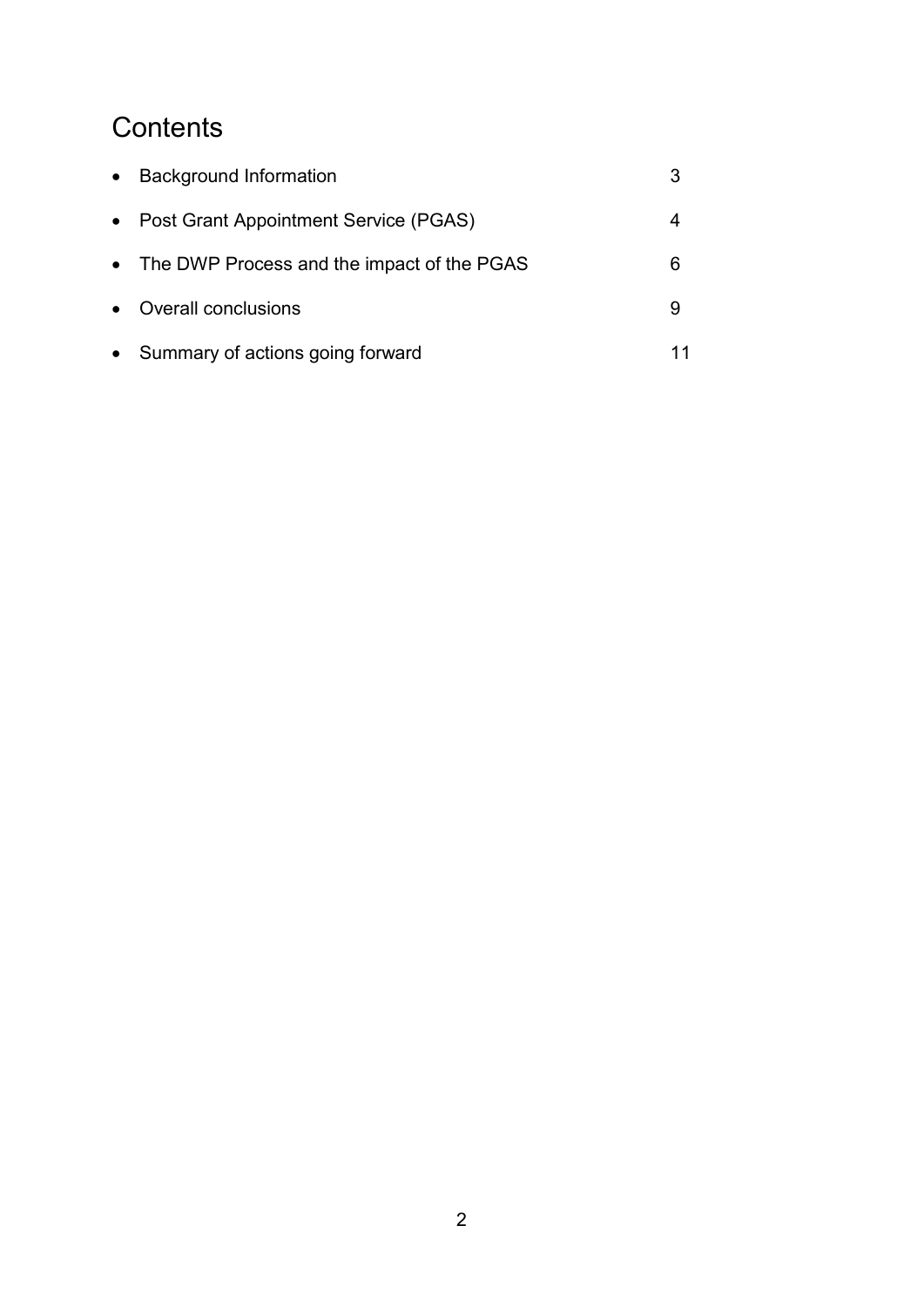## Background Information

-

Asylum seekers who would be otherwise be destitute are supported by the Home Office under the arrangements set out in section 95 of the Immigration and Asylum Act 1999. The support provided usually consists of accommodation and a cash allowance to cover their other essential living costs, although a sizeable minority receive the cash allowance only because they are accommodated by friends or family.

If a person's asylum claim or appeal is accepted, they are granted refugee status<sup>1</sup> and their section 95 support stops after a "grace period" of 28 days<sup>2</sup>. The grant of refugee status means that they become free to take up employment and are eligible to apply for mainstream benefits provided by the Department of Work and Pensions (DWP). They are also eligible to receive housing assistance from their local authority and are treated as a priority need if they have children or are considered vulnerable.

The Home Office and DWP have recognised that some refugees who have an immediate need for assistance have not been able to transition to mainstream benefits within the 28 days grace period and have, over the past few years, been working together to address some of the reasons behind this. Some of the changes that have been implemented are:

- Ensuring that the refugee is provided with their Biometric Residence Permit (the document they need to establish their eligibility to DWP benefits) at the same time that they are given notice that the 28-day grace period has started.
- Ensuring that the refugee is provided with a national insurance number and placing the number on the Biometric Residence Permit.
- Enhanced written material to refugees that provides more information about how they access DWP services and benefits.
- Updated guidance and instructions for DWP staff handling claims from refugees.

These improvements have been useful and welcomed by voluntary sector groups.

However, it became clear that these improvements were of limited assistance if, as appeared to be the case, some refugees did not appreciate the importance of making a prompt application for benefits at the start of the 28 days grace period or were unsure about how to make such an application. A more personal level of service was needed, which did not rely solely on written material, to reduce the risk of some of this group falling into destitution after the expiry of the 28 days period.

<sup>1</sup> Humanitarian protection or discretionary leave is also granted in some circumstances. People granted these forms of leave are also eligible to DWP benefits and follow the same process described in this paper. For convenience all cases are referred to as "refugees".

 $2$  The 28 day period is provided for in Regulation 2 of the Asylum Support Regulations 2000.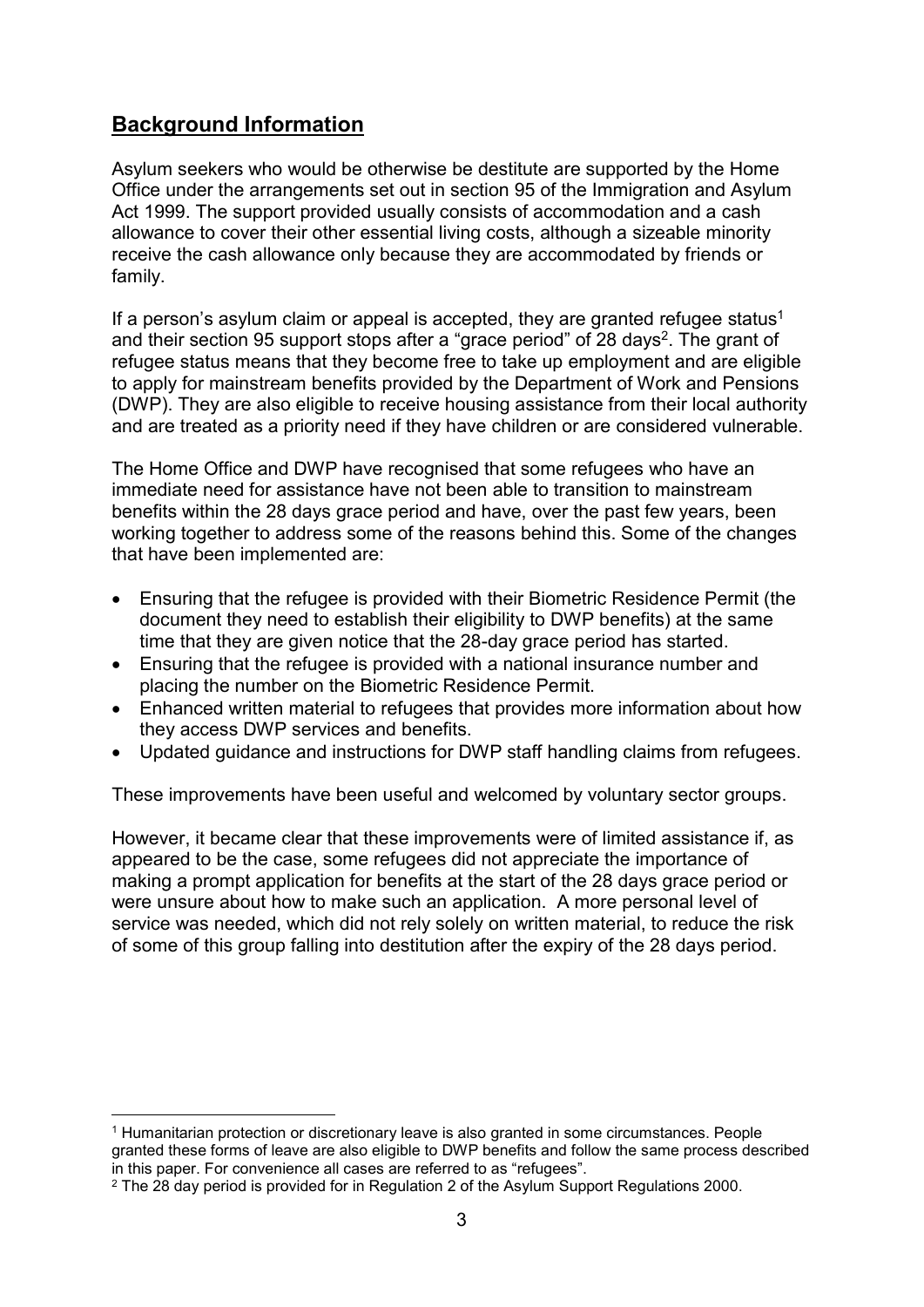## Post Grant Appointment Service (PGAS)

For the reasons already highlighted, the Post Gant Appointment Service (PGAS) has been in place since early 2017.

A high-level description of the service after a person is granted refugee status and the Biometric Residence is issued is as follows:

- A letter is sent to the refugee to notify them that their Home Office support will stop in 28 days, along with advice about how they can access DWP benefits. The paperwork also advises the refugee that assistance is available if they wish to apply for benefits and provides telephone contact details of the PGAS.
- If a telephone number for the refugee is held, the PGAS calls them to offer the assistance. (The same process is followed if the refugee calls the service by using the telephone number provided on the letter sent to them).
- If, following the telephone call, the refugee makes clear that they do not want assistance or do not intend to claim benefits, no further action is taken.
- If the refugee confirms they would like assistance, the PGAS contacts the jobcentre nearest to where they are being accommodated and makes a new claim appointment for them, which starts the benefits application process.
- The details of the appointment are relayed to the refugee, with a reminder that they need to take their Biometric Residence Permit to the appointment.
- If the refugee cannot be contacted by telephone because no number is held, or because they do not call back following a message in their own language, they are sent a further notice advising them of the PGAS.

#### The numbers accessing the service

The table below shows the numbers of refugees being assisted by the PGAS. The last column records the number contacted who did not want the assistance. The group generally indicated that they intended to apply for benefits or had already done so.

| Quarter | Eligible<br>Refugees | Refugees<br>contacted | % of those<br>eligible<br>contacted | % of those<br>contacted who<br>did not want<br>assistance |
|---------|----------------------|-----------------------|-------------------------------------|-----------------------------------------------------------|
| 2017 Q1 | 530                  | 277                   | 52%                                 | 8%                                                        |
| 2017 Q2 | 452                  | 252                   | 56%                                 | 12%                                                       |
| 2017 Q3 | 1074                 | 607                   | 57%                                 | 7%                                                        |
| 2017 Q4 | 1152                 | 731                   | 63%                                 | 4%                                                        |
| 2018 Q1 | 1197                 | 693                   | 58%                                 | 5%                                                        |
| 2018 Q2 | 1407                 | 797                   | 57%                                 | 7%                                                        |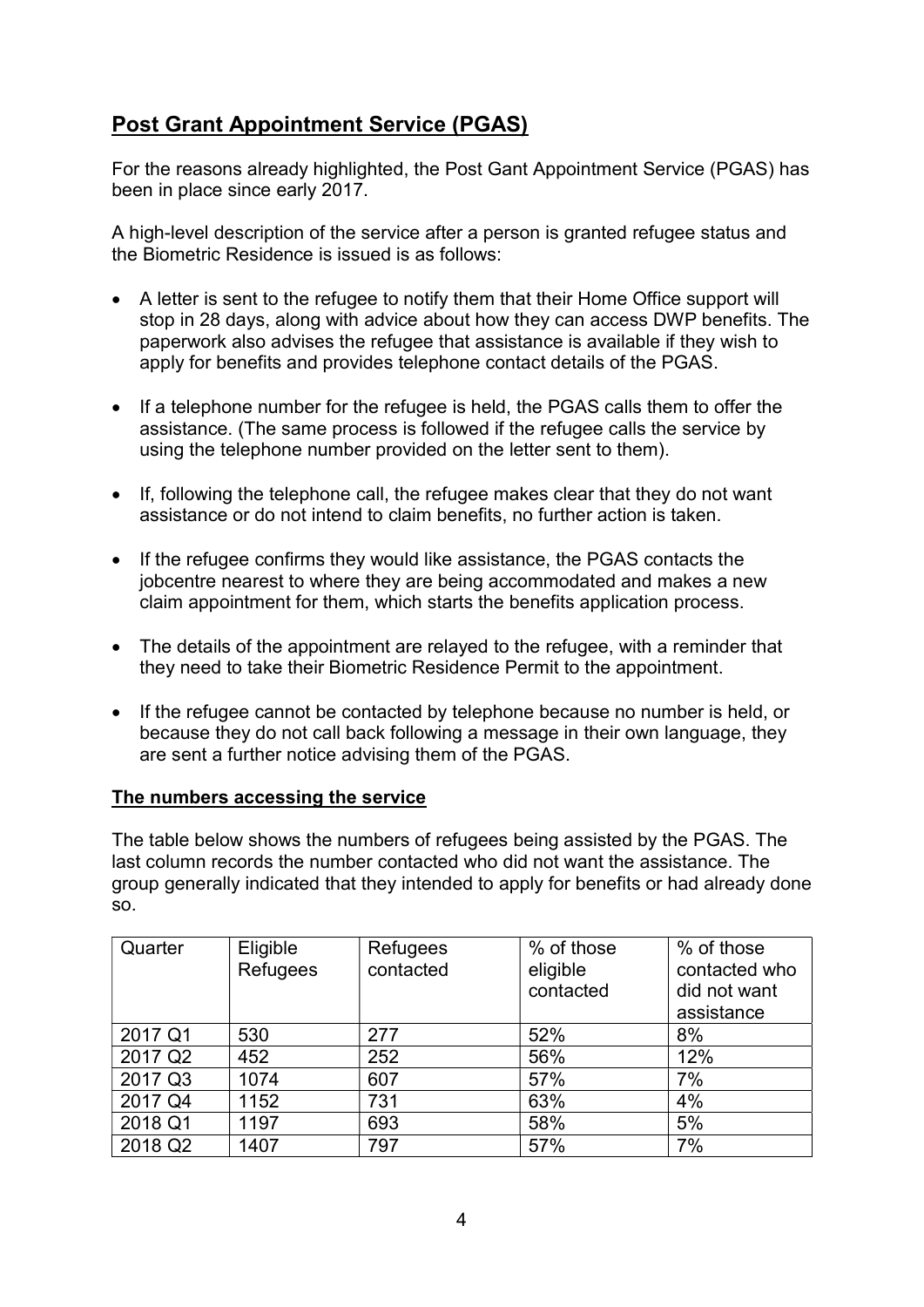There is some regional variation in the proportion of those eligible who take up the offer of assistance. Over the period between 2017 Q3 to 2018 Q4 the take up rates were:

- London and South-East 68% of those eligible to the service.
- Scotland and NI 67% of those eligible.
- Midlands at 63% of those eligible.
- Wales at 56% of those eligible.
- North East, Yorkshire and Humberside 55% of those eligible.
- North West at 53% of those eligible.

The reasons for the regional differences are varied. Many of the refugees will have been dispersed to the areas after applying for Home Office support. Some of the group may have preferred to seek assistance from friends or relatives in other parts of the country, in particular London, rather than seek benefits in the area where they have been accommodated under the asylum support system. This may account for the higher take up in London and the Scotland and Northern Ireland region, where higher proportions of the refugees have settled of their own volition, rather than as a result of the dispersal system.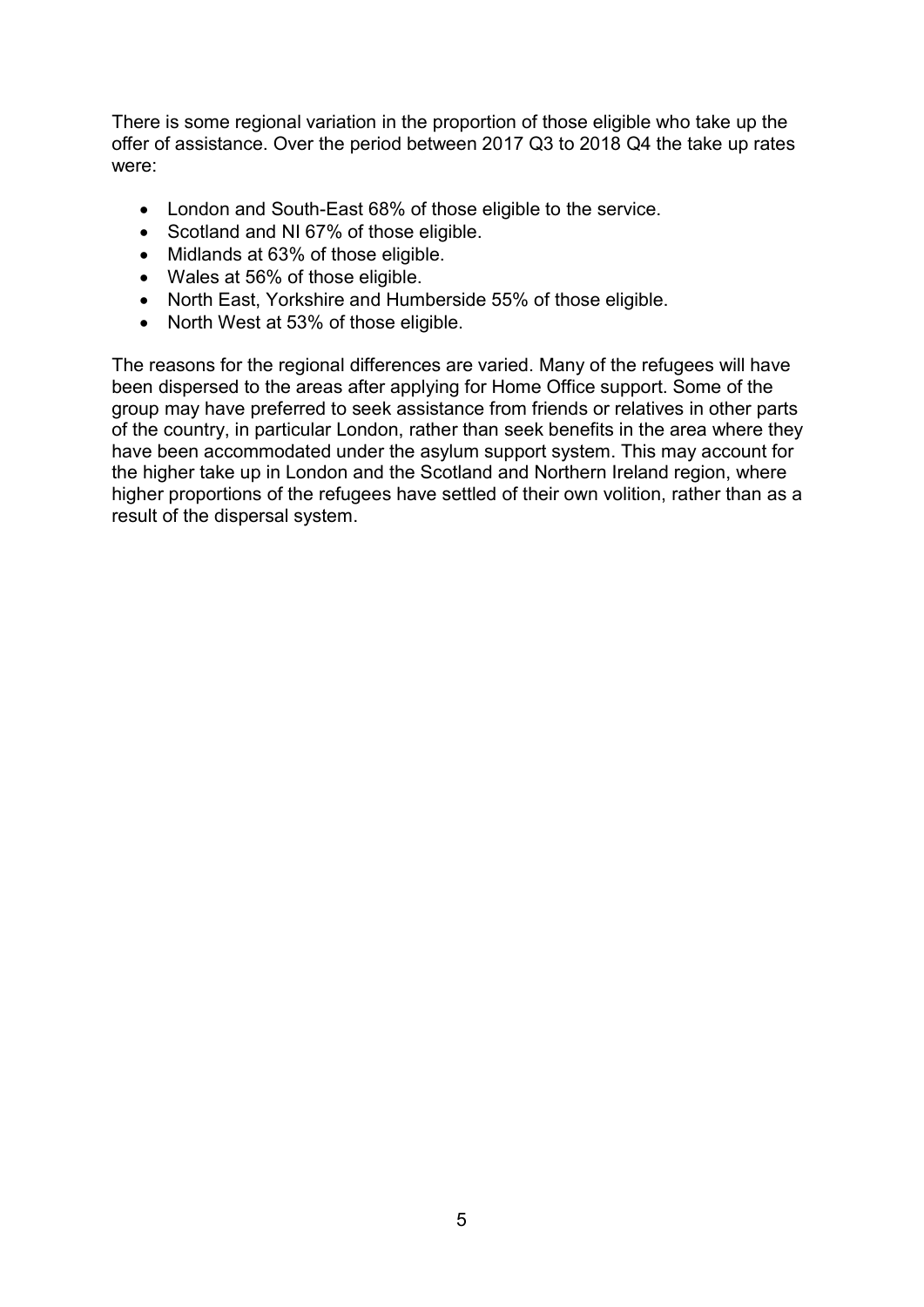## The DWP Process

The assessment of benefit eligibility for refugees assisted by the service largely follows normal DWP procedures, which includes tailored support for those claimants with complex needs, who may require additional support to access DWP products and services. This means that the refugees receive assistance in completing the application and other advice and assistance at the appointment arranged for them.

Claims for "Legacy Benefits" (for example Job Seeker's Allowance and Income Support) are normally processed within 10-13 days. Universal Credit claims are generally awarded one month plus 7 days after the date of application. However, all UC claimants are offered an earlier advance payment, which is repayable, if the claimant wishes to receive one. This advance can be paid on the day of request if necessary.

#### Impact of the PGAS

To assess the PGAS process data has been collected relating to 100 refugees who accepted the offer of assistance and who were booked a DWP appointment during February 2018. The sample group was otherwise chosen at random.

Of these 100 cases, 14 cases have been excluded from the analysis below because the refugees either did not attend the appointment arranged for them and at the time the data was collected had not made a benefit claim, or because they attended an initial interview and then changed their mind and did not pursue their benefit application.

Of the 86 remaining cases, 20 were processed through the Universal Credit claims process and the other 66 cases though the Legacy Benefit claims process.

The data, which for convenience is set out in the table below, shows:

- 35 of the refugees attended the appointment on the date arranged for them.
- 45 did not attend the appointment on the date arranged but attended later.
- 6 attended earlier than the date arranged for them.
- All 20 of the Universal Credit claimants received their first regular payment on time and 7 of this number accepted and received an earlier advance payment before the expiry of their Home Office support (i.e. within the 28 days grace period).
- Of the 66 Legacy Benefit claimants, 34 received a first payment on time and within the 28 days grace period.
- The date of the first payment for Legacy Benefit claimants who were not paid within the 28-day grace period ranged from 29 days to 80 days.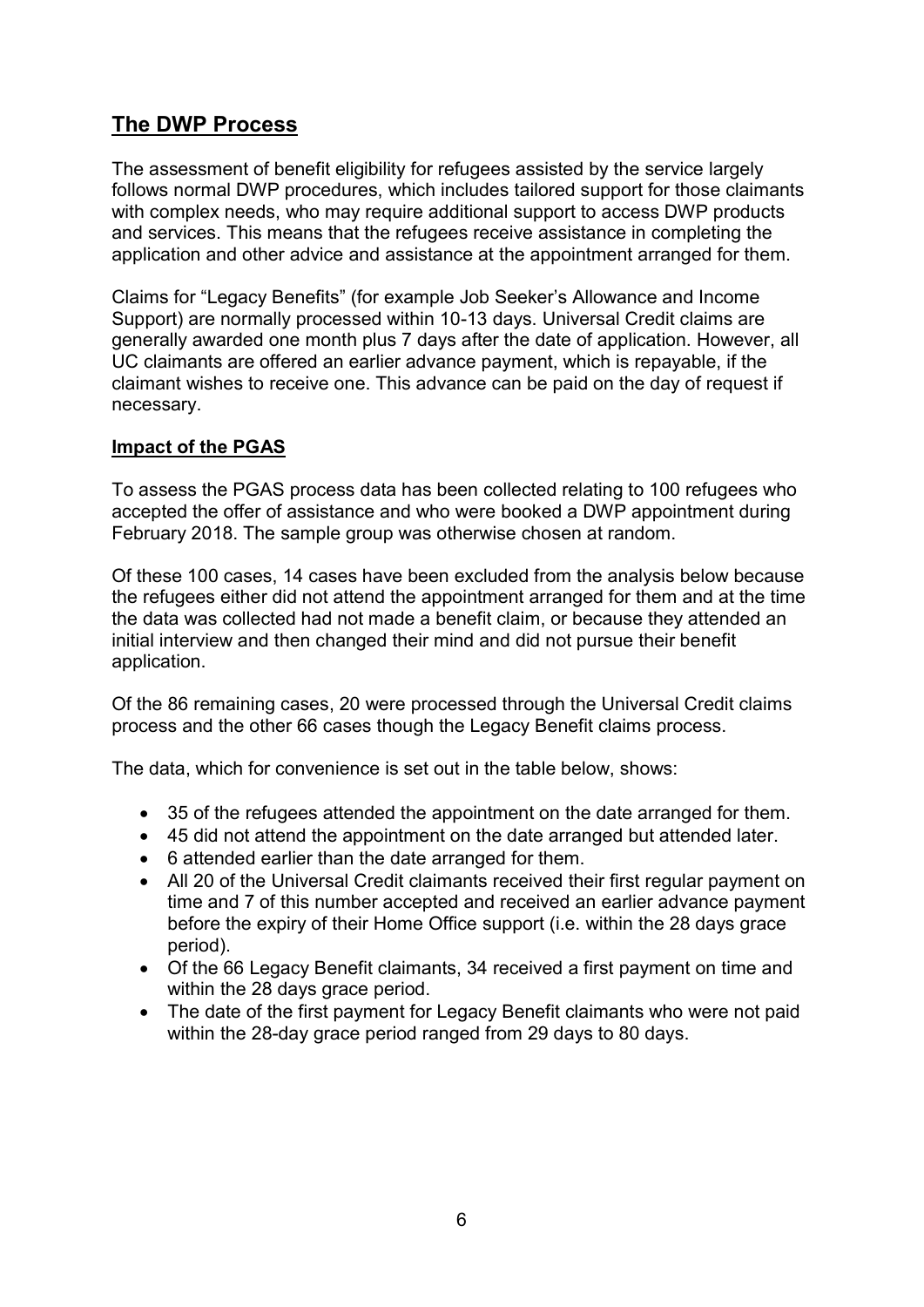|                     | <b>Universal Credit</b> |             | <b>Legacy Benefits</b> |                |
|---------------------|-------------------------|-------------|------------------------|----------------|
|                     | Total                   | Paid within | Total                  | Paid within 28 |
|                     | claimants               | 28 days     | claimants              | days           |
| Attended later than | 10                      | 3           | 35                     | 16             |
| HO arranged a       |                         |             |                        |                |
| new claim           |                         |             |                        |                |
| appointment         |                         |             |                        |                |
| Attended at the     | $\overline{7}$          | 3           | 28                     | 16             |
| HO arranged a       |                         |             |                        |                |
| new claim           |                         |             |                        |                |
| appointment at the  |                         |             |                        |                |
| arranged time       |                         |             |                        |                |
| Attended earlier    | 3                       | 1           | 3                      | $\overline{2}$ |
| than HO arranged    |                         |             |                        |                |
| a new claim         |                         |             |                        |                |
| appointment         |                         |             |                        |                |
| totals              | 20                      | 7           | 66                     | 34             |

#### More detailed analysis

#### Universal Credit

The data shows that all Universal Credit cases were processed correctly according to the proper procedures.

13 out of 20 refugees sampled did not request an advance payment. No firm information is available to explain the reasons for this choice. Universal Credit claims are generally awarded one month plus 7 days after the date of application. Those that did not receive an advance payment received their first full payment shortly after the expiry of the 28 days' grace period.

#### Legacy Benefits

Just over half of those in the sample claiming Legacy Benefits (34 out of 66) were paid before their Home Office support ended (i.e. within the 28 days grace period).

The main identified reasons why the remaining 32 cases did not receive a payment within the 28 days' period were:

- In 4 cases the persons did not attend the appointment on the date arranged and only attended after the grace period expired or shortly before it was about to expire.
- In 2 cases, the persons did not bring the correct documentation to their appointment.
- In 12 cases payment was delayed because of the lack of bank account details. (It has not been possible to identify what, if any, other arrangements were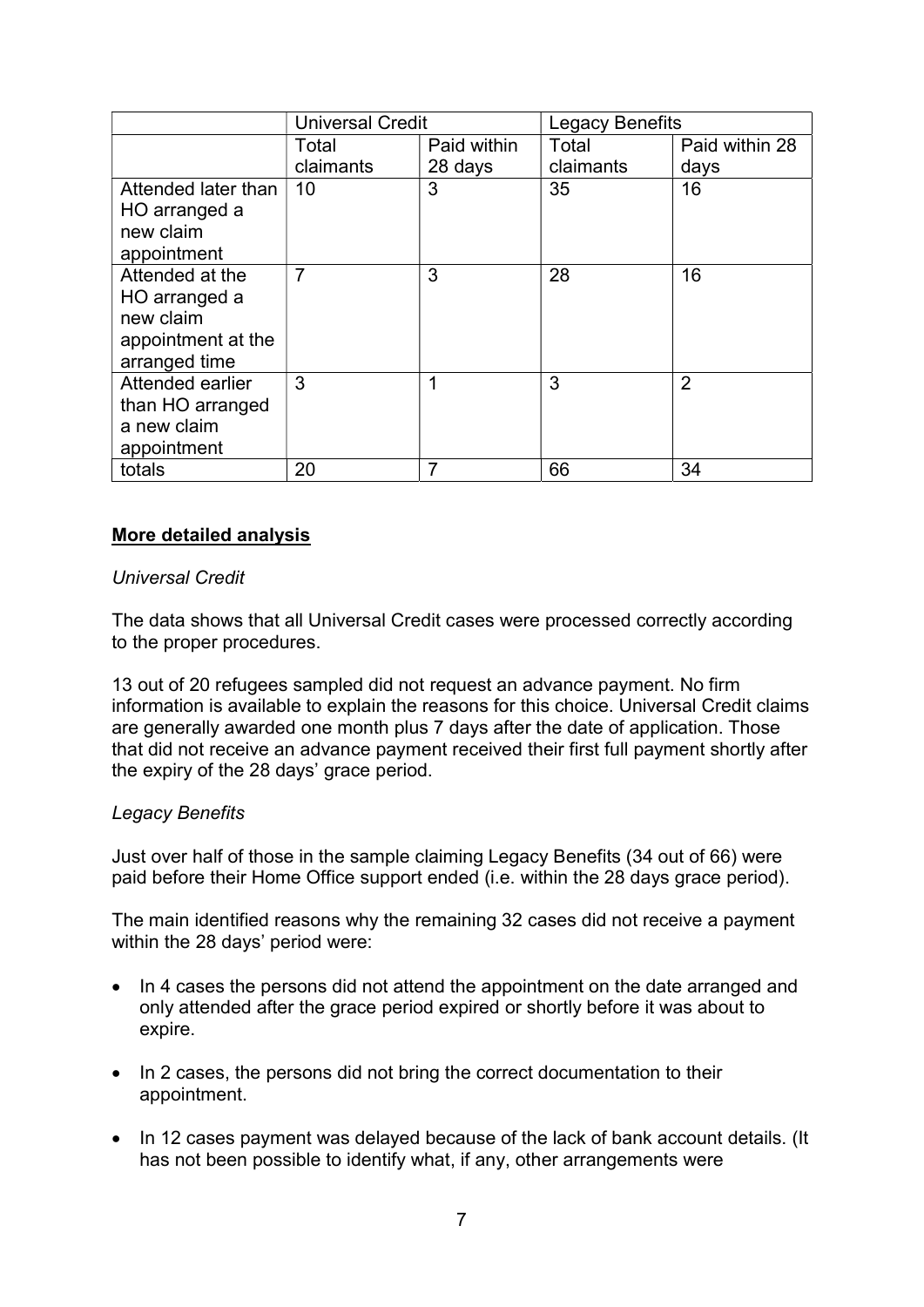considered to process payments through an alternative method - or if the individuals wanted this option to be considered).

• In 11 cases payment appears to have been delayed where existing DWP processes were not correctly followed. In 8 of these cases this was based on an erroneous assumption that the first payment could not take place until the expiry of the 28 days' grace period. In the 3 other cases the Habitual Residence Test was incorrectly applied.

In the remaining 3 cases, no identifiable reason for the delay in payment could be identified.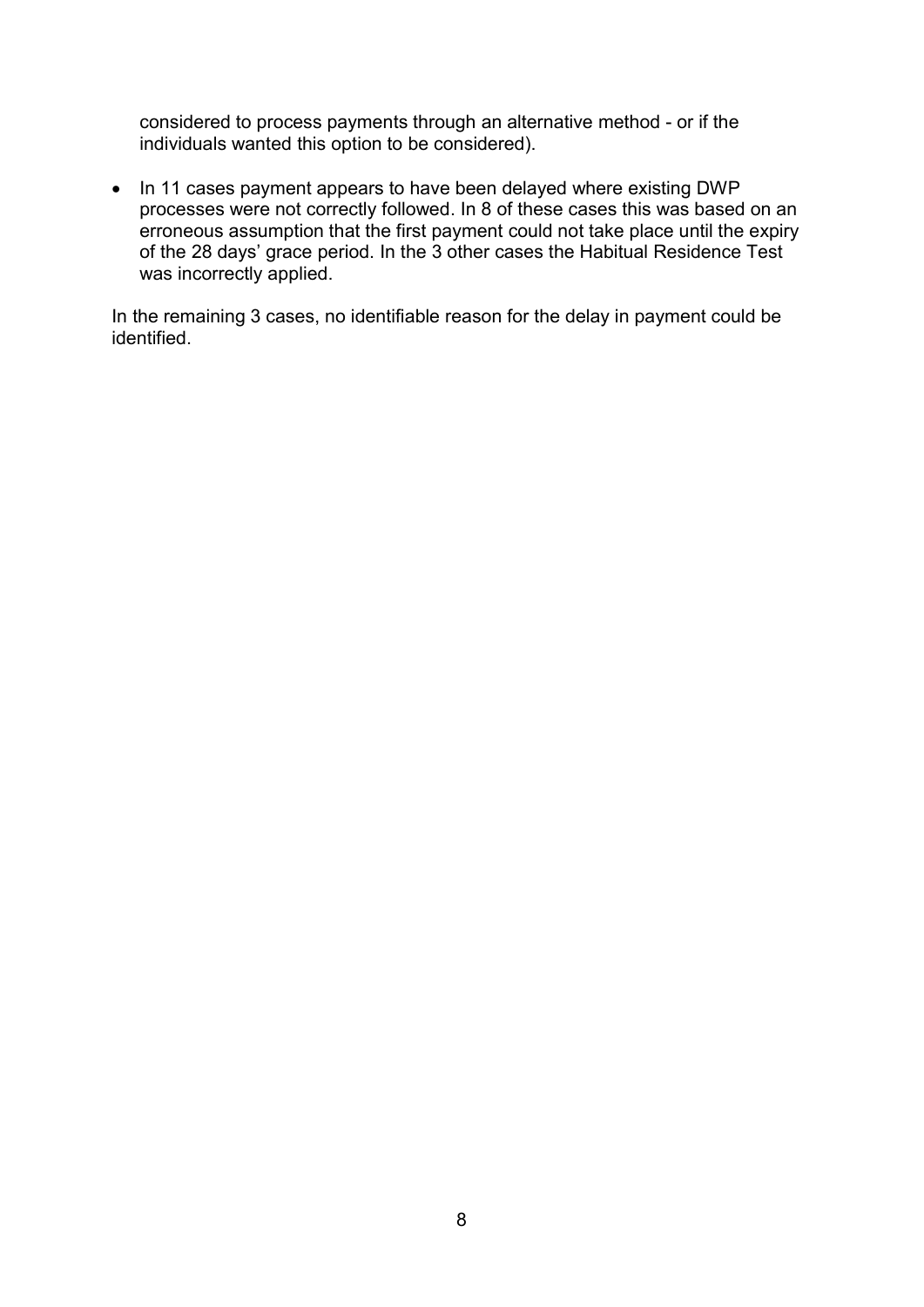### Overall conclusions

Generally speaking, the PGAS appears to be effective in contacting about 50-60% of newly recognised refugees, in explaining to the refugees that they are eligible to receive mainstream benefits and in fixing an appointment that enables them to lodge a benefits claim promptly that is capable of being decided and resulting in a payment within the 28 days' grace period. Of the 100 cases sampled, 86 made a benefits application, even if they did not always attend the appointment on the date arranged.

The Home Office is generally unable to contact about 40-50% of the group by telephone, either because they do not answer the call made to them and do not respond to messages to return the call, or because no contact number is available and the refugee does not ring the PGAS following receipt of a contact letter.

It is reasonable to assume that a proportion of the group that are not contacted in this way do not want the assistance, whether this is because they already know how to make a benefits claim or because they do not wish to make a claim at that point in time. However, it is likely that a sizeable portion of the group do wish to make a claim and would benefit from the assistance available to make it.

The Home Office therefore needs to consider other ways of making effective contact. One possibility is that some of the group are suspicious of talking directly with Home Office officials. If that is so, moving responsibility for managing the service to a third sector provider may have some advantages. The Home Office has recently awarded the contract for the advice service for those in the asylum system (the "AIRE" contract) and it will be possible for the provider of that service to assume responsibility for managing the PGAS.

The fact that the PGAS process generally involves contact by phone (with interpreters where necessary), generally means that it is less important than it otherwise would be that the refugees accessing the service fully understand the written material sent to them. However, it remains important that the group that cannot be contacted understand it and both the Home Office and DWP therefore need to keep relevant material under review and make improvements to it where possible. A number of recommendations by the Cabinet Office Behavioural Insights Team about better communication are currently under consideration.

In terms of the speed of processing of benefit applications, the case sampling has shown that there were better outcomes for those being considered for Universal **Credit** 

All of those considered for Universal Credit received their first regular payment by the due date and those who were eligible for, and wanted, an earlier advance payment received it. These findings are positive as refugees are able to benefit from a variety of customer service process improvements and digital enhancements through the roll-out of Universal Credit to all parts of the UK.

Just over half of those applying for a Legacy Benefit received their first payment by the due date. The analysis showed that payments after the 28 days' grace period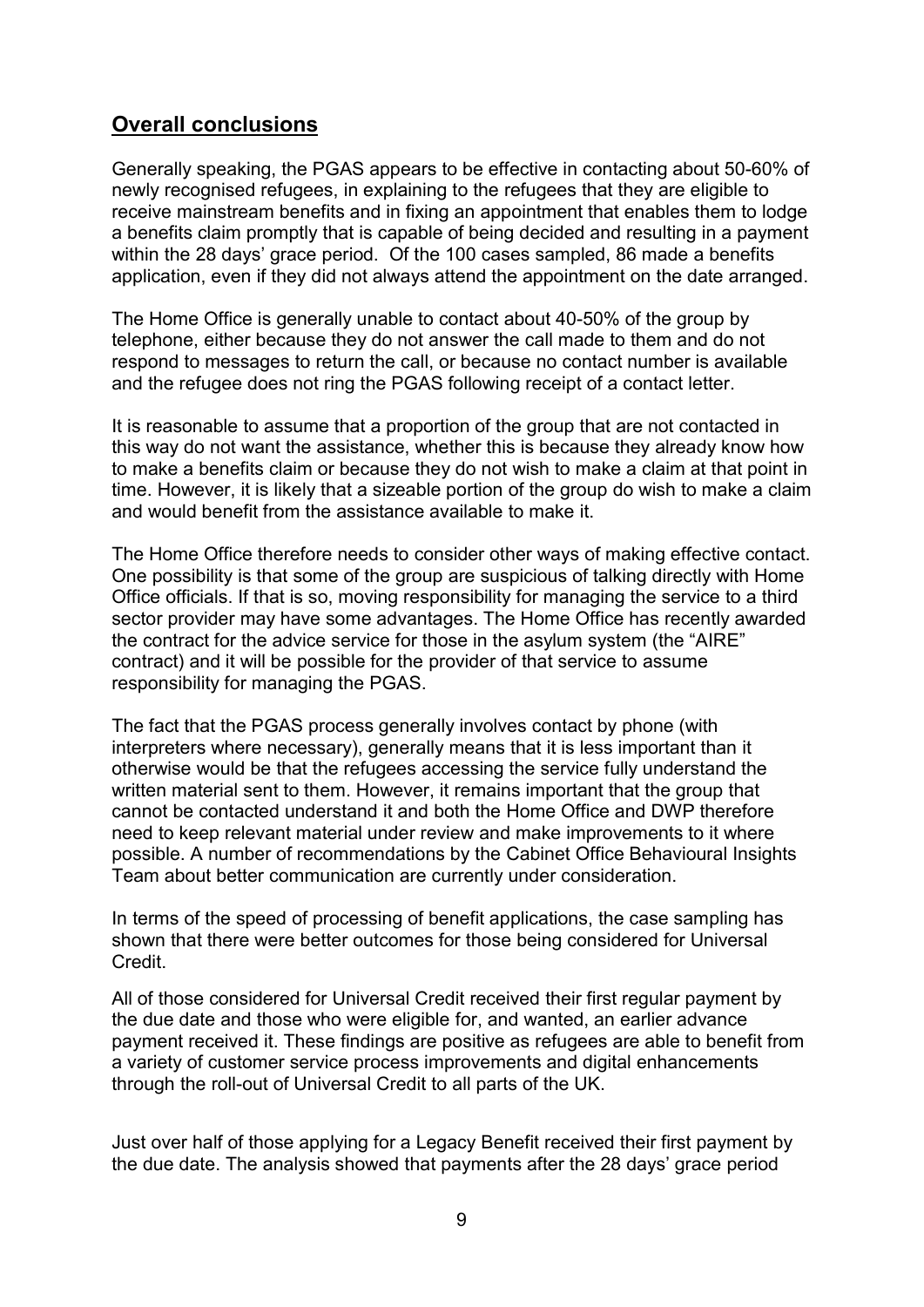were generally caused when processes were not being followed correctly. New claims for legacy benefits have now ceased from February 2019 and the analysis shows that the streamlined PGAS process within UC has reduced the risk of process failure and improved payment times.

The UC service delivery model has several built-in enhancements for refugee claims. Work Coaches follow a unified process model which is designed into the UC build which enables them to identify refugee cases at an early stage and build all the necessary evidence required to process the claim. UC Work Coaches are based in jobcentres and can easily confirm refugee status through a physical BRP check. UC claimants also have an on-line journal which they can use to notify DWP of changes in their circumstances as soon as they arise; e.g. providing bank account details. Claimants can also give permission to share with their UC account journal with support workers. The opportunity to combine face to face contact with on-line support has helped alleviate some of the communication barriers within legacy benefits which were traditionally more reliant on telephone and written forms of communications. Work Coaches can also use the on-line account to remind claimants of any information needed in order to ensure that their claim is processed smoothly. DWP continues to monitor and enhance its processes.